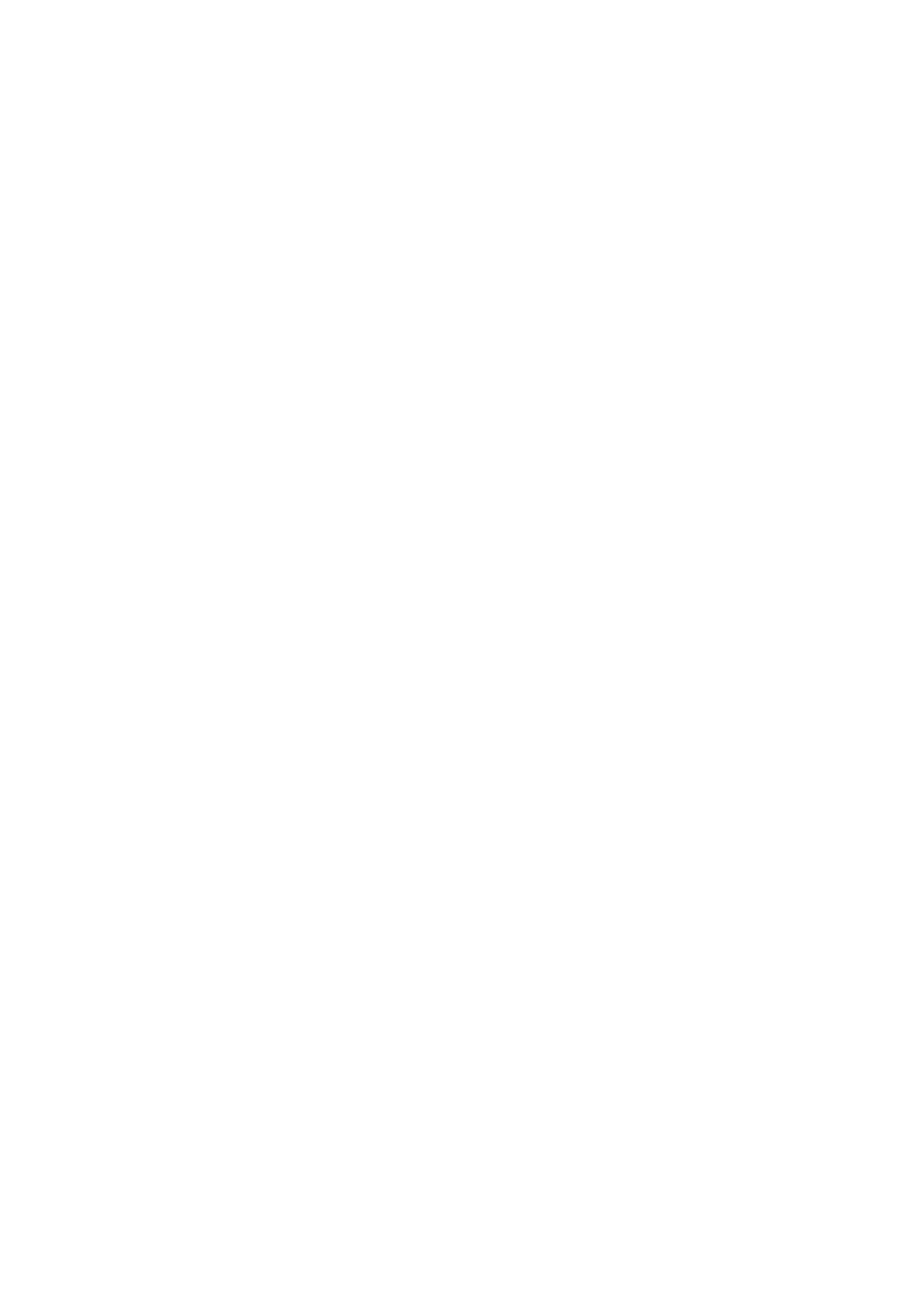*I certify that this public bill, which originated in the Legislative Assembly, has finally passed the Legislative Council and the Legislative Assembly of New South Wales.*

> *Clerk of the Legislative Assembly. Legislative Assembly, Sydney, , 2011*



New South Wales

## **Independent Commission Against Corruption Amendment Bill 2011**

Act No , 2011

An Act to amend the *Independent Commission Against Corruption Act 1988* to make further provision with respect to the powers of the Independent Commission Against Corruption, the Commissioner for the Commission and the Inspector of the Commission; and for other purposes.

*I have examined this bill and find it to correspond in all respects with the bill as finally passed by both Houses.*

*Assistant Speaker of the Legislative Assembly.*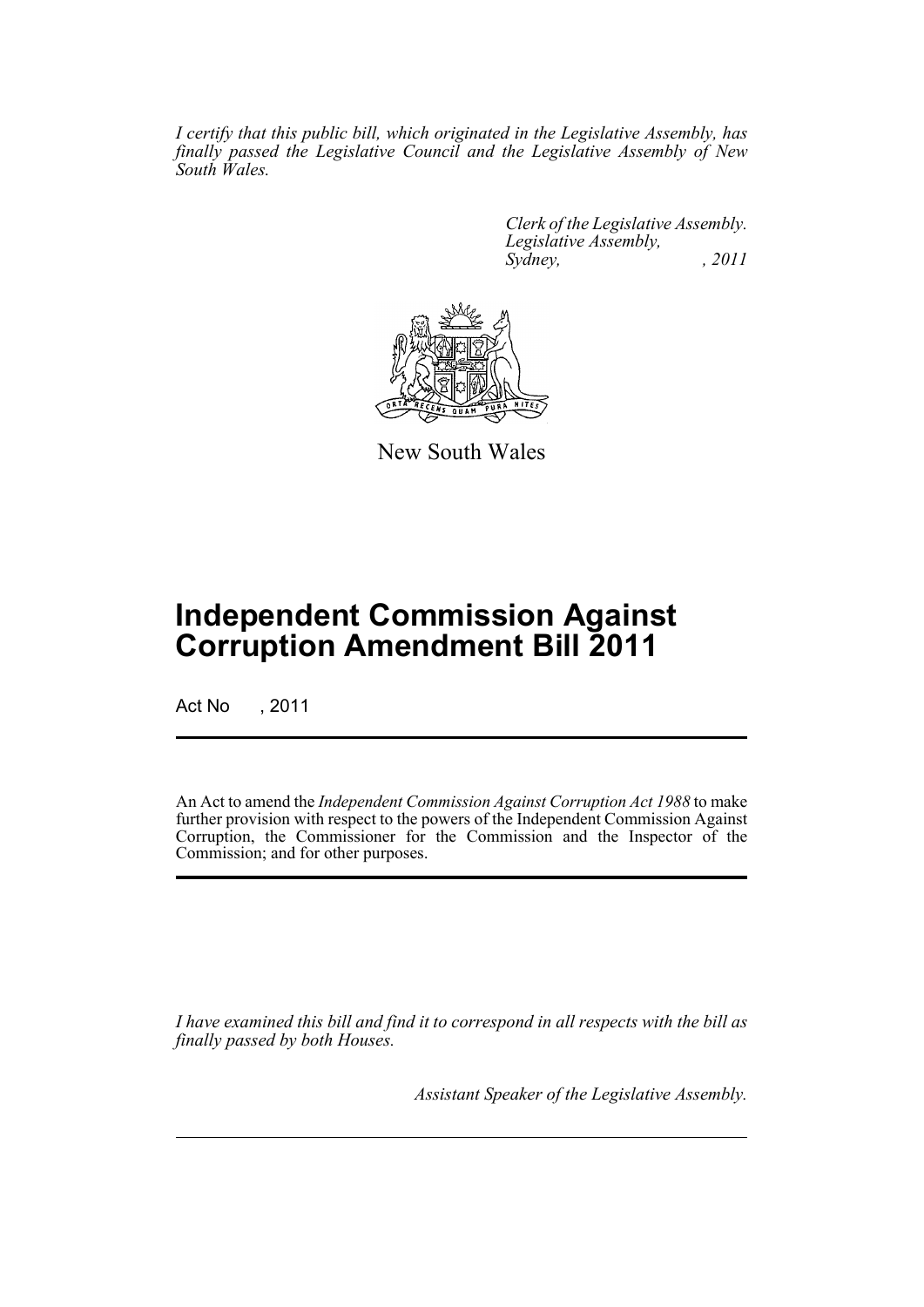## <span id="page-3-0"></span>**The Legislature of New South Wales enacts:**

## **1 Name of Act**

This Act is the *Independent Commission Against Corruption Amendment Act 2011*.

### <span id="page-3-1"></span>**2 Commencement**

This Act commences on the date of assent to this Act.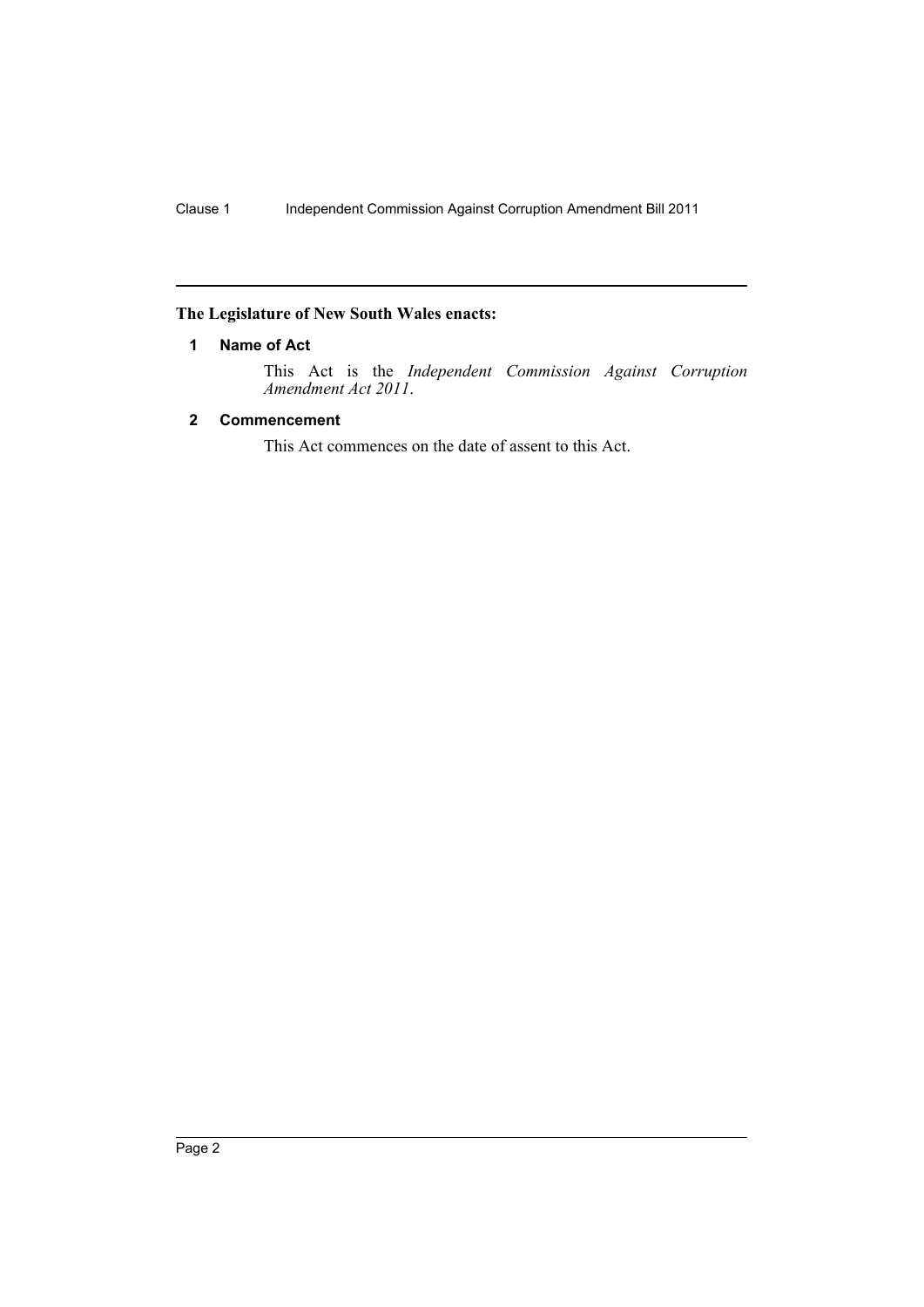Amendment of Independent Commission Against Corruption Act 1988 No 35 Schedule 1

## <span id="page-4-0"></span>**Schedule 1 Amendment of Independent Commission Against Corruption Act 1988 No 35**

#### **[1] Section 14 Other functions of Commission**

Omit section 14 (1) (a). Insert instead:

(a) to gather and assemble, during or after the discontinuance or completion of its investigations, evidence that may be admissible in the prosecution of a person for a criminal offence against a law of the State in connection with corrupt conduct and to furnish such evidence to the Director of Public Prosecutions,

#### **[2] Section 14 (1) (b)**

Insert ", during or after the discontinuance or completion of its investigations," after "furnish".

#### **[3] Section 35 Power to summon witnesses and take evidence**

Insert "(the *required appearance*)" after "named in the summons" in section  $35(1)$ .

#### **[4] Section 35 (4)**

Omit "attend" and "attendance" wherever occurring.

Insert "appear" and "appearance", respectively.

#### **[5] Section 35 (4A)**

Insert after section 35 (4):

(4A) The Commissioner may, by notice in writing, excuse a person who has been summoned to appear before the Commission and produce documents or other things from the required appearance on condition that the person (or a person acting on the person's behalf) produces those documents or things in accordance with any directions given by the Commissioner before the time of the the required appearance.

### **[6] Section 35 (5)**

Omit "so excused or released".

Insert instead "excused or released under subsection (4) or (4A)".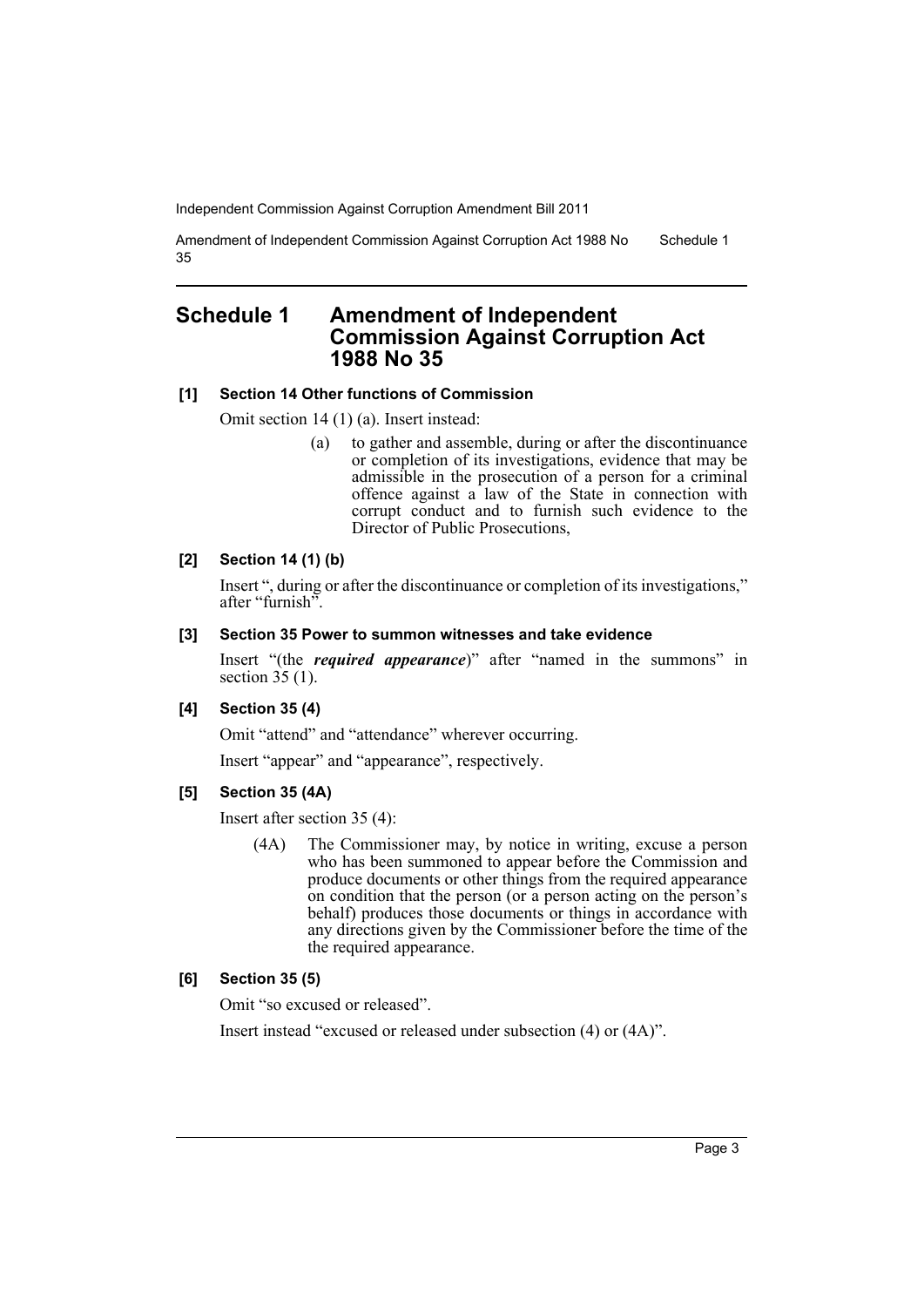Schedule 1 Amendment of Independent Commission Against Corruption Act 1988 No 35

#### **[7] Section 35 (5A)**

Insert after section 35 (5):

(5A) A person who, after being excused under subsection (4A) from the required appearance, fails to produce the documents or things concerned in accordance with the Commissioner's directions is taken to have failed to appear before the Commission in obedience to the summons.

#### **[8] Section 37 Privilege as regards answers, documents etc**

Insert "or in accordance with a direction given by the Commissioner under section 35 (4A)" after "Commission" wherever occurring in section 37 (3) and (5) (a).

#### **[9] Section 57B Principal functions of Inspector**

Insert after section 57B (4):

- (5) Without affecting the power of the Inspector to make a report under Part 8, the Inspector may, at any time:
	- (a) make a recommendation or report concerning any matter relating to the functions of the Inspector under this section that the Inspector considers may effectively be dealt with by recommendation or report under this section, and
	- (b) provide the report or recommendation (or any relevant part of it) to the Commission, an officer of the Commission, a person who made a complaint or any other affected person.

#### **[10] Section 57F Incidental powers**

Insert at the end of the section:

(2) Section 40 of the *Surveillance Devices Act 2007* does not apply to the use, publication or communication of protected information within the meaning of that Act in relation to the exercise of the Inspector's functions under section 57B.

## **[11] Section 77A Special reports**

Insert at the end of the section:

, and

(c) any other matter relating to the exercise of a function to audit, deal with or assess any matter under section 57B that the Inspector considers warrants the making, in the public interest, of a special report.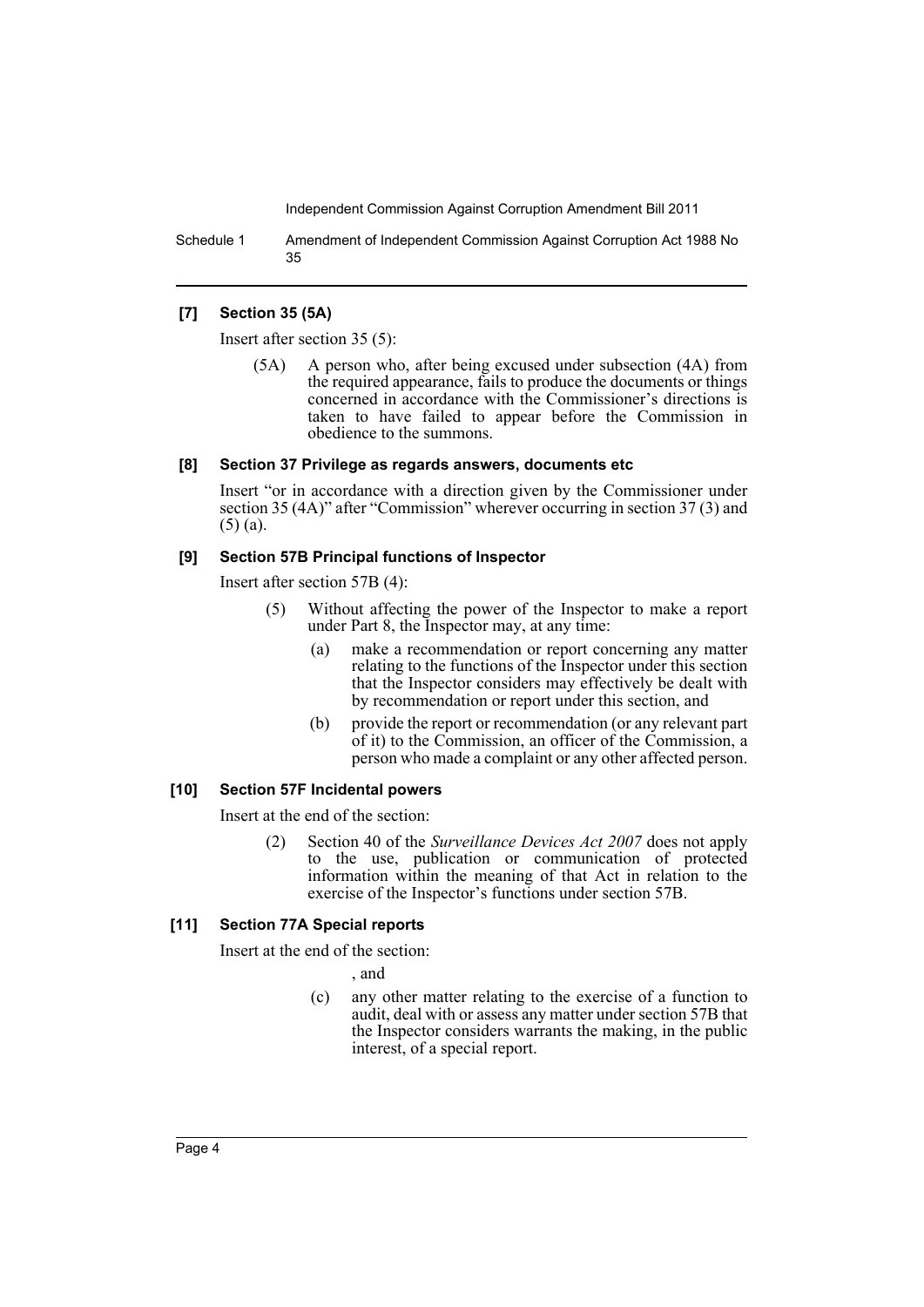Amendment of Independent Commission Against Corruption Act 1988 No 35 Schedule 1

#### **[12] Section 104 Appointment of staff**

Insert after section 104 (11):

(11A) Without limiting subsection (11), Part 6 of Chapter 2 of the *Industrial Relations Act 1996* does not apply to or in respect of the dismissal (within the meaning of that Part) of any person from any position as a member of the staff of the Commission.

#### **[13] Schedule 4 Savings, transitional and other provisions**

Insert at the end of clause 1 (1):

*Independent Commission Against Corruption Amendment Act 2011*

#### **[14] Schedule 4, Part 11**

Insert after Part 10:

## **Part 11 Provisions consequent on enactment of Independent Commission Against Corruption Amendment Act 2011**

#### **30 Definition**

In this Part:

*amending Act* means the *Independent Commission Against Corruption Amendment Act 2011*.

#### **31 Use etc of protected information under Surveillance Devices Act 2007 for audit of Commission operations by Inspector**

The amendment made to section 57F by the amending Act extends to the use, publication or communication before the commencement of the amendment of protected information within the meaning of the *Surveillance Devices Act 2007* in relation to the exercise of the Inspector's functions under section 57B.